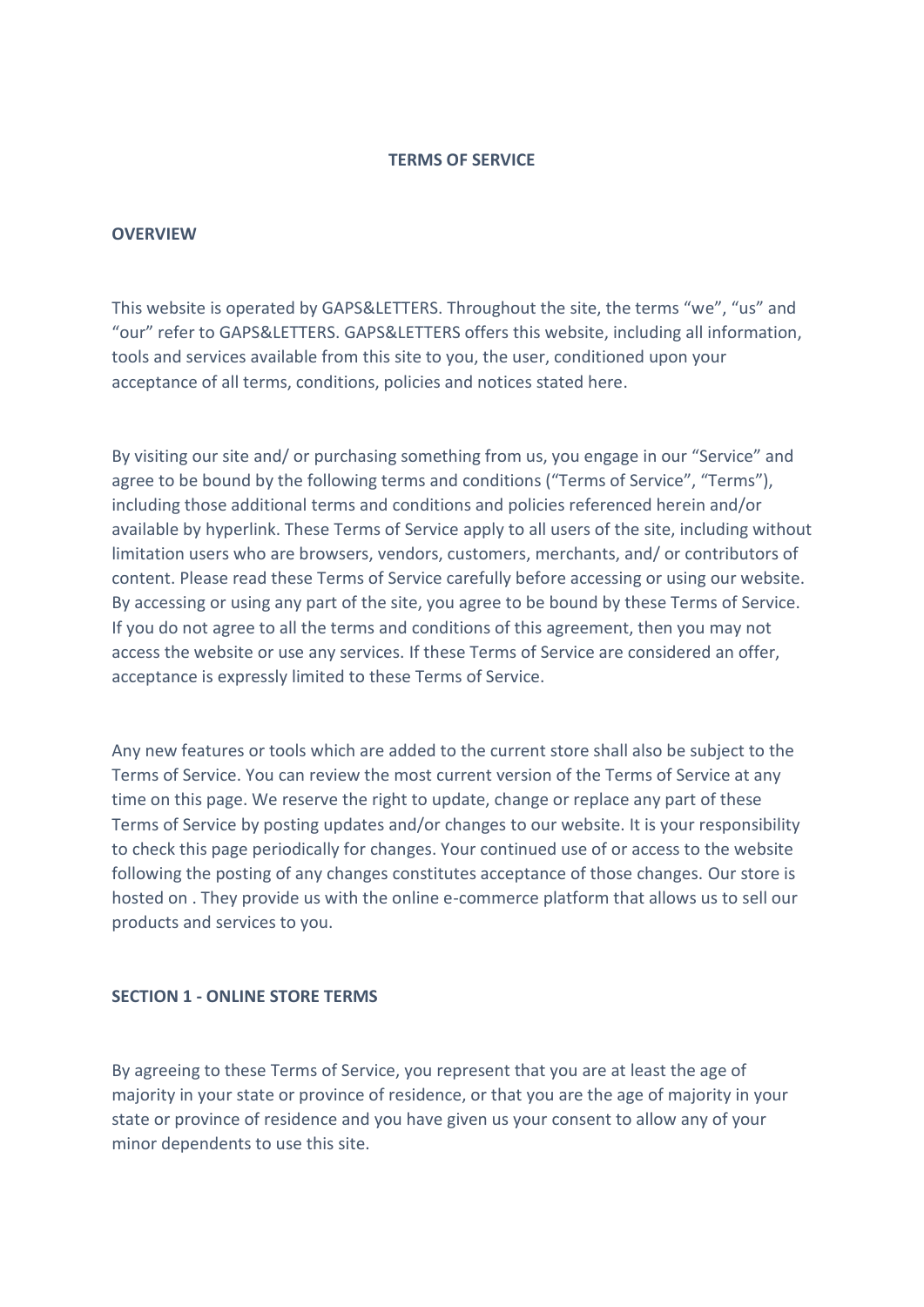You may not use our products for any illegal or unauthorized purpose nor may you, in the use of the Service, violate any laws in your jurisdiction (including but not limited to copyright laws).

You must not transmit any worms or viruses or any code of a destructive nature.

A breach or violation of any of the Terms will result in an immediate termination of your Services.

# **SECTION 2 - GENERAL CONDITIONS**

We reserve the right to refuse service to anyone for any reason at any time.

You understand that your content (not including credit card information), may be transferred unencrypted and involve (a) transmissions over various networks; and (b) changes to conform and adapt to technical requirements of connecting networks or devices. Credit card information is always encrypted during transfer over networks.

You agree not to reproduce, duplicate, copy, sell, resell or exploit any portion of the Service, use of the Service, or access to the Service or any contact on the website through which the service is provided, without express written permission by us.

The headings used in this agreement are included for convenience only and will not limit or otherwise affect these Terms.

## **SECTION 3 - ACCURACY, COMPLETENESS AND TIMELINESS OF INFORMATION**

We are not responsible if information made available on this site is not accurate, complete or current. The material on this site is provided for general information only and should not be relied upon or used as the sole basis for making decisions without consulting primary, more accurate, more complete or more timely sources of information. Any reliance on the material on this site is at your own risk.

This site may contain certain historical information. Historical information, necessarily, is not current and is provided for your reference only. We reserve the right to modify the contents of this site at any time, but we have no obligation to update any information on our site. You agree that it is your responsibility to monitor changes to our site.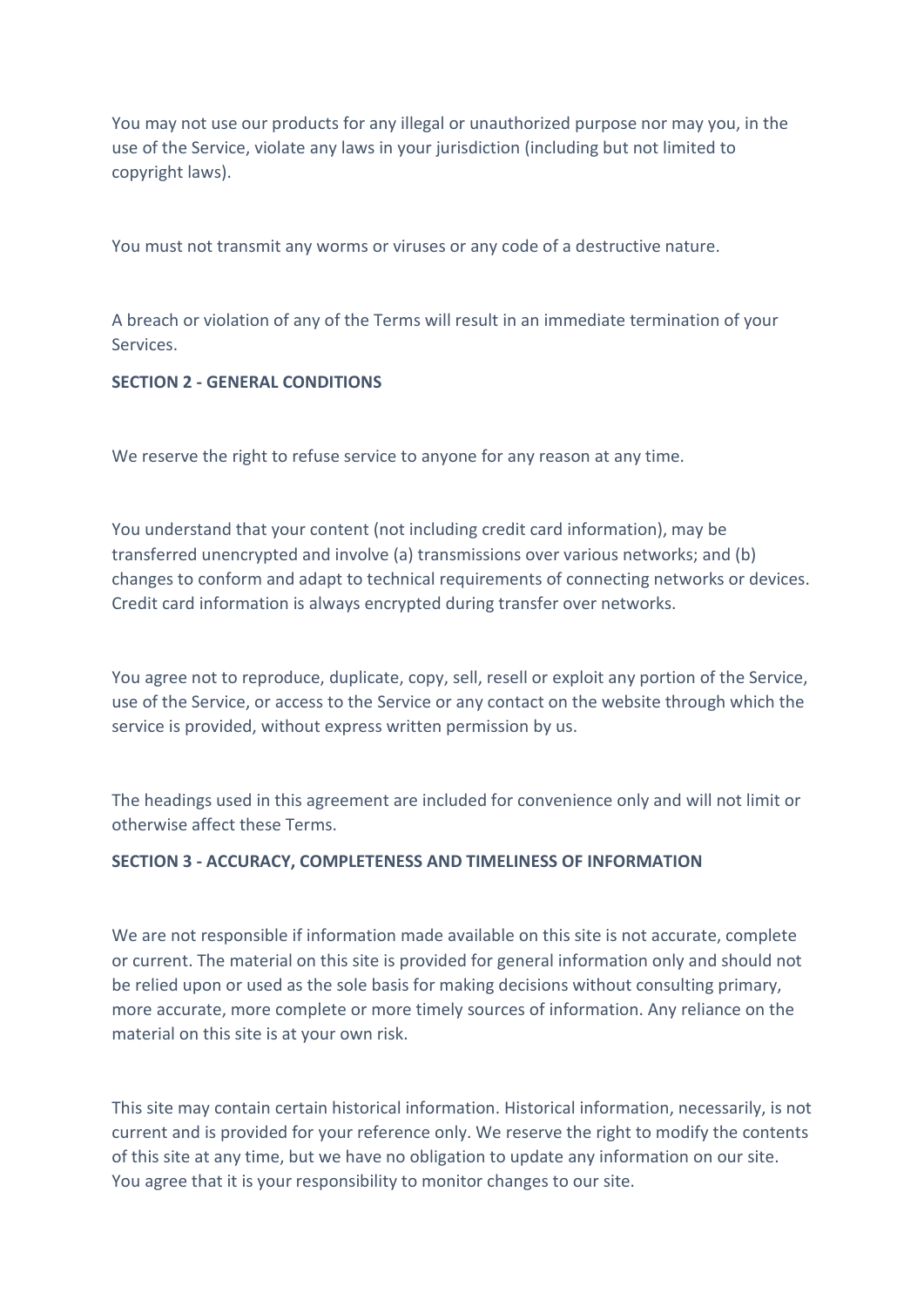# **SECTION 4 - MODIFICATIONS TO THE SERVICE AND PRICES**

Prices for our products are subject to change without notice.

We reserve the right at any time to modify or discontinue the Service (or any part or content thereof) without notice at any time.

We shall not be liable to you or to any third-party for any modification, price change, suspension or discontinuance of the Service.

### **SECTION 5 - PRODUCTS OR SERVICES** (if applicable)

Certain products or services may be available exclusively online through the website. These products or services may have limited quantities and are subject to return or exchange only according to our Return Policy.

We have made every effort to display as accurately as possible the colors and images of our products that appear at the store. We cannot guarantee that your computer monitor's display of any color will be accurate. We reserve the right, but are not obligated, to limit the sales of our products or Services to any person, geographic region or jurisdiction. We may exercise this right on a case-by-case basis. We reserve the right to limit the quantities of any products or services that we offer. All descriptions of products or product pricing are subject to change at anytime without notice, at the sole discretion of us. We reserve the right to discontinue any product at any time. Any offer for any product or service made on this site is void where prohibited.

We do not warrant that the quality of any products, services, information, or other material purchased or obtained by you will meet your expectations, or that any errors in the Service will be corrected.

### **SECTION 6 - ACCURACY OF BILLING AND ACCOUNT INFORMATION**

We reserve the right to refuse any order you place with us. We may, in our sole discretion, limit or cancel quantities purchased per person, per household or per order. These restrictions may include orders placed by or under the same customer account, the same credit card, and/or orders that use the same billing and/or shipping address. In the event that we make a change to or cancel an order, we may attempt to notify you by contacting the e-mail and/or billing address/phone number provided at the time the order was made.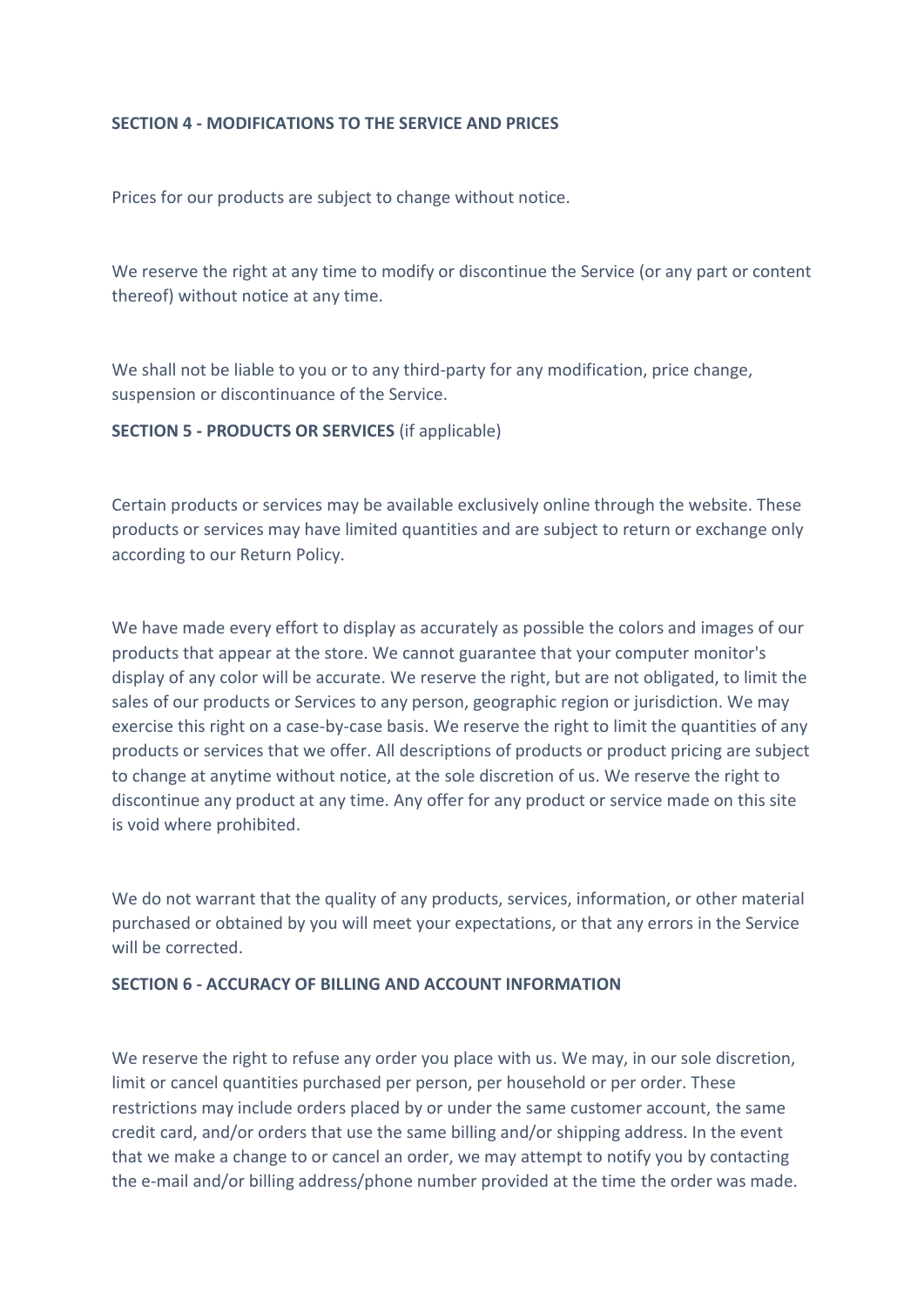We reserve the right to limit or prohibit orders that, in our sole judgment, appear to be placed by dealers, resellers or distributors. You agree to provide current, complete and accurate purchase and account information for all purchases made at our store. You agree to promptly update your account and other information, including your email address and credit card numbers and expiration dates, so that we can complete your transactions and contact you as needed.

For more detail, please review our Returns Policy.

# **SECTION 7 - OPTIONAL TOOLS**

We may provide you with access to third-party tools over which we neither monitor nor have any control nor input.

You acknowledge and agree that we provide access to such tools "as is" and "as available" without any warranties, representations or conditions of any kind and without any endorsement. We shall have no liability whatsoever arising from or relating to your use of optional third-party tools.

Any use by you of optional tools offered through the site is entirely at your own risk and discretion and you should ensure that you are familiar with and approve of the terms on which tools are provided by the relevant third-party provider(s).

We may also, in the future, offer new services and/or features through the website (including, the release of new tools and resources). Such new features and/or services shall also be subject to these Terms of Service.

# **SECTION 8 - THIRD-PARTY LINKS**

Certain content, products and services available via our Service may include materials from third-parties.

Third-party links on this site may direct you to third-party websites that are not affiliated with us. We are not responsible for examining or evaluating the content or accuracy and we do not warrant and will not have any liability or responsibility for any third-party materials or websites, or for any other materials, products, or services of third-parties.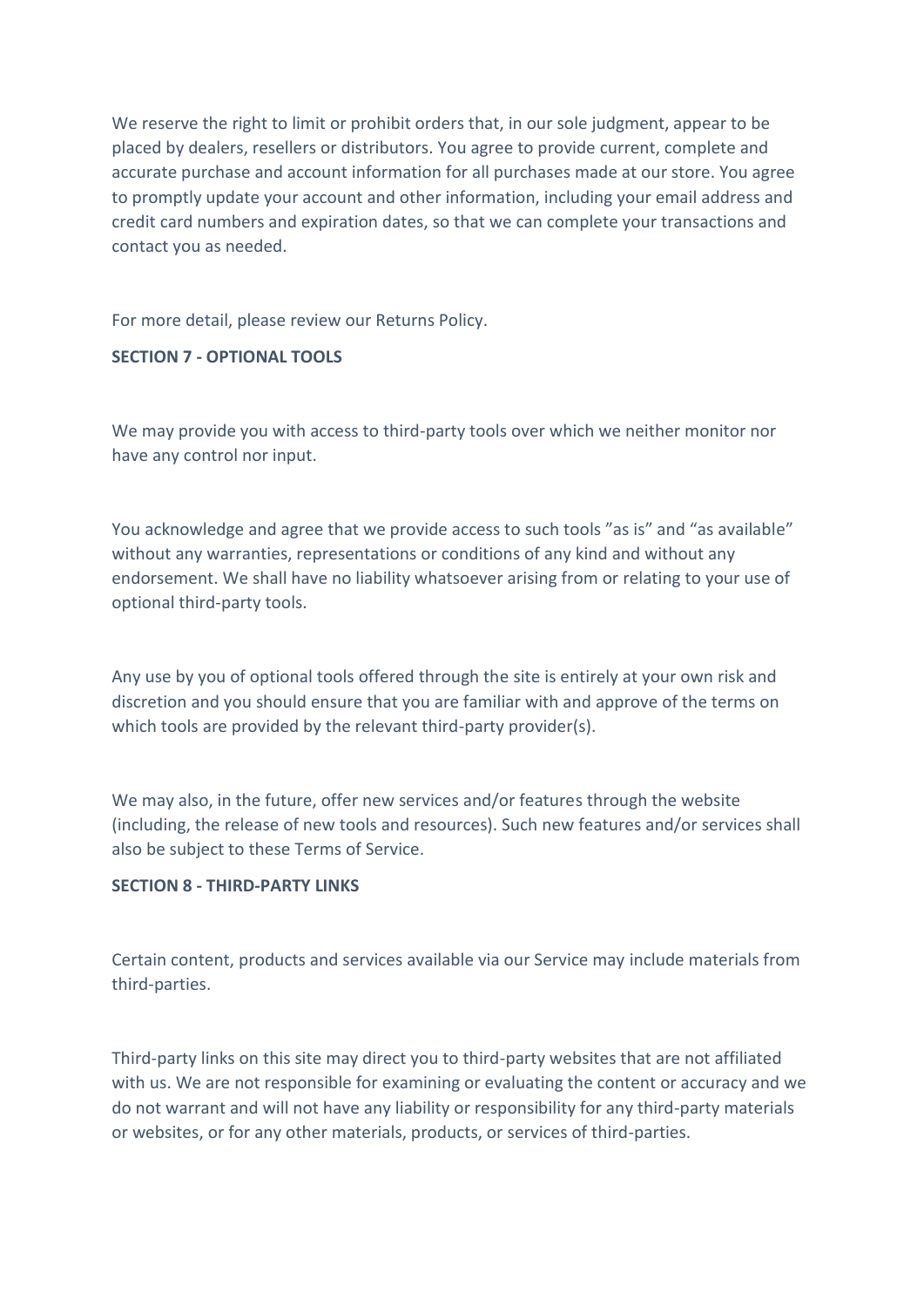We are not liable for any harm or damages related to the purchase or use of goods, services, resources, content, or any other transactions made in connection with any third-party websites. Please review carefully the third-party's policies and practices and make sure you understand them before you engage in any transaction. Complaints, claims, concerns, or questions regarding third-party products should be directed to the third-party.

### **SECTION 9 - USER COMMENTS, FEEDBACK AND OTHER SUBMISSIONS**

If, at our request, you send certain specific submissions (for example contest entries) or without a request from us you send creative ideas, suggestions, proposals, plans, or other materials, whether online, by email, by postal mail, or otherwise (collectively, 'comments'), you agree that we may, at any time, without restriction, edit, copy, publish, distribute, translate and otherwise use in any medium any comments that you forward to us. We are and shall be under no obligation (1) to maintain any comments in confidence; (2) to pay compensation for any comments; or (3) to respond to any comments.We may, but have no obligation to, monitor, edit or remove content that we determine in our sole discretion are unlawful, offensive, threatening, libelous, defamatory, pornographic, obscene or otherwise objectionable or violates any party's intellectual property or these Terms of Service.You agree that your comments will not violate any right of any third-party, including copyright, trademark, privacy, personality or other personal or proprietary right. You further agree that your comments will not contain libelous or otherwise unlawful, abusive or obscene material, or contain any computer virus or other malware that could in any way affect the operation of the Service or any related website. You may not use a false e-mail address, pretend to be someone other than yourself, or otherwise mislead us or third-parties as to the origin of any comments. You are solely responsible for any comments you make and their accuracy. We take no responsibility and assume no liability for any comments posted by you or any third-party.

## **SECTION 10 - PERSONAL INFORMATION**

Your submission of personal information through the store is governed by our Privacy Policy.

### **SECTION 11 - ERRORS, INACCURACIES AND OMISSIONS**

Occasionally there may be information on our site or in the Service that contains typographical errors, inaccuracies or omissions that may relate to product descriptions, pricing, promotions, offers, product shipping charges, transit times and availability. We reserve the right to correct any errors, inaccuracies or omissions, and to change or update information or cancel orders if any information in the Service or on any related website is inaccurate at any time without prior notice (including after you have submitted your order).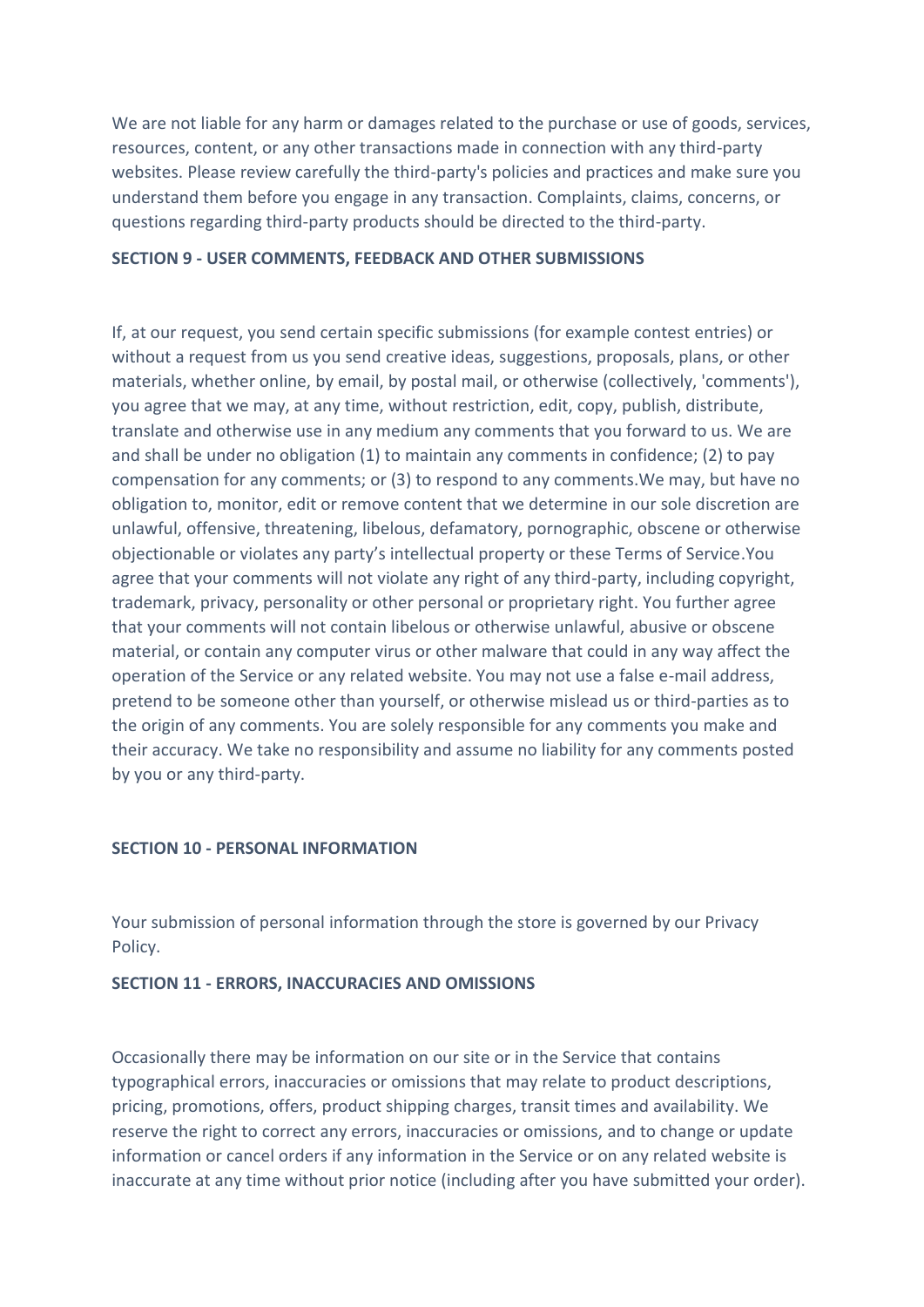We undertake no obligation to update, amend or clarify information in the Service or on any related website, including without limitation, pricing information, except as required by law. No specified update or refresh date applied in the Service or on any related website, should be taken to indicate that all information in the Service or on any related website has been modified or updated.

# **SECTION 12 - PROHIBITED USES**

In addition to other prohibitions as set forth in the Terms of Service, you are prohibited from using the site or its content:

**(a)** for any unlawful purpose; (b) to solicit others to perform or participate in any unlawful acts; (c) to violate any international, federal, provincial or state regulations, rules, laws, or local ordinances; (d) to infringe upon or violate our intellectual property rights or the intellectual property rights of others; (e) to harass, abuse, insult, harm, defame, slander, disparage, intimidate, or discriminate based on gender, sexual orientation, religion, ethnicity, race, age, national origin, or disability; (f) to submit false or misleading information;(g) to upload or transmit viruses or any other type of malicious code that will or may be used in any way that will affect the functionality or operation of the Service or of any related website, other websites, or the Internet; (h) to collect or track the personal information of others; (i) to spam, phish, pharm, pretext, spider, crawl, or scrape; (j) for any obscene or immoral purpose; or (k) to interfere with or circumvent the security features of the Service or any related website, other websites, or the Internet. We reserve the right to terminate your use of the Service or any related website for violating any of the prohibited uses.

## **SECTION 13 - DISCLAIMER OF WARRANTIES; LIMITATION OF LIABILITY**

We do not guarantee, represent or warrant that your use of our service will be uninterrupted, timely, secure or error-free.

We do not warrant that the results that may be obtained from the use of the service will be accurate or reliable.

You agree that from time to time we may remove the service for indefinite periods of time or cancel the service at any time, without notice to you.You expressly agree that your use of, or inability to use, the service is at your sole risk. The service and all products and services delivered to you through the service are (except as expressly stated by us) provided 'as is' and 'as available' for your use, without any representation, warranties or conditions of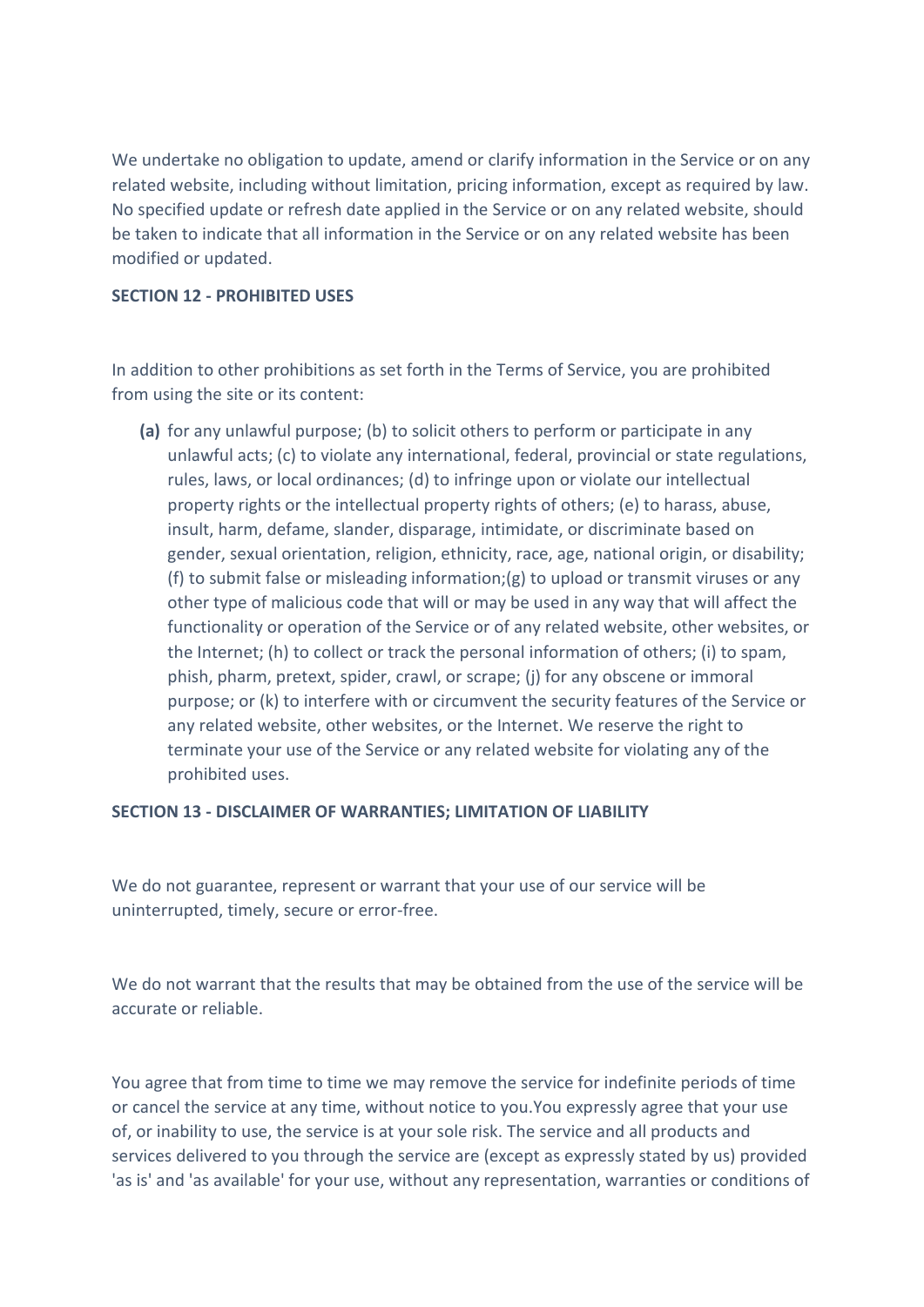any kind, either express or implied, including all implied warranties or conditions of merchantability, merchantable quality, fitness for a particular purpose, durability, title, and non-infringement.In no case shall GAPS&LETTERS, our directors, officers, employees, affiliates, agents, contractors, interns, suppliers, service providers or licensors be liable for any injury, loss, claim, or any direct, indirect, incidental, punitive, special, or consequential damages of any kind, including, without limitation lost profits, lost revenue, lost savings, loss of data, replacement costs, or any similar damages, whether based in contract, tort (including negligence), strict liability or otherwise, arising from your use of any of the service or any products procured using the service, or for any other claim related in any way to your use of the service or any product, including, but not limited to, any errors or omissions in any content, or any loss or damage of any kind incurred as a result of the use of the service or any content (or product) posted, transmitted, or otherwise made available via the service, even if advised of their possibility.Because some states or jurisdictions do not allow the exclusion or the limitation of liability for consequential or incidental damages, in such states or jurisdictions, our liability shall be limited to the maximum extent permitted by law.

### **SECTION 14 - INDEMNIFICATION**

You agree to indemnify, defend and hold harmless GAPS&LETTERS and our parent, subsidiaries, affiliates, partners, officers, directors, agents, contractors, licensors, service providers, subcontractors, suppliers, interns and employees, harmless from any claim or demand, including reasonable attorneys' fees, made by any third-party due to or arising out of your breach of these Terms of Service or the documents they incorporate by reference, or your violation of any law or the rights of a third-party.

### **SECTION 15 - SEVERABILITY**

In the event that any provision of these Terms of Service is determined to be unlawful, void or unenforceable, such provision shall nonetheless be enforceable to the fullest extent permitted by applicable law, and the unenforceable portion shall be deemed to be severed from these Terms of Service, such determination shall not affect the validity and enforceability of any other remaining provisions.

### **SECTION 16 - TERMINATION**

The obligations and liabilities of the parties incurred prior to the termination date shall survive the termination of this agreement for all purposes.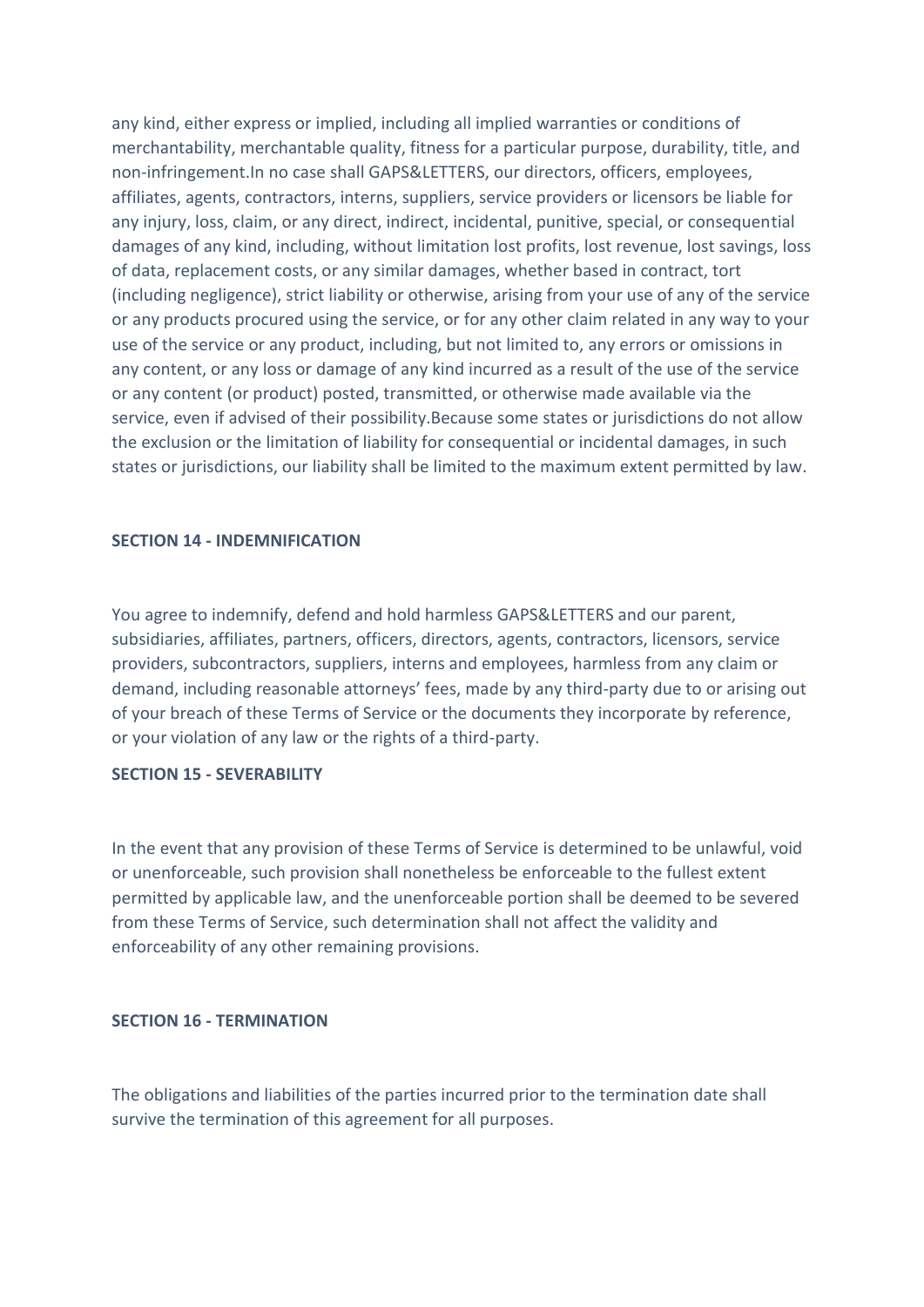These Terms of Service are effective unless and until terminated by either you or us. You may terminate these Terms of Service at any time by notifying us that you no longer wish to use our Services, or when you cease using our site.If in our sole judgment you fail, or we suspect that you have failed, to comply with any term or provision of these Terms of Service, we also may terminate this agreement at any time without notice and you will remain liable for all amounts due up to and including the date of termination; and/or accordingly may deny you access to our Services (or any part thereof).

## **SECTION 17 - ENTIRE AGREEMENT**

The failure of us to exercise or enforce any right or provision of these Terms of Service shall not constitute a waiver of such right or provision.

These Terms of Service and any policies or operating rules posted by us on this site or in respect to The Service constitutes the entire agreement and understanding between you and us and govern your use of the Service, superseding any prior or contemporaneous agreements, communications and proposals, whether oral or written, between you and us (including, but not limited to, any prior versions of the Terms of Service).Any ambiguities in the interpretation of these Terms of Service shall not be construed against the drafting party.

## **SECTION 18 - GOVERNING LAW**

These Terms of Service and any separate agreements whereby we provide you Services shall be governed by and construed in accordance with the laws of 14 O'Callaghan Parade, Lucas, VIC, 3350, Australia.

## **SECTION 19 - CHANGES TO TERMS OF SERVICE**

You can review the most current version of the Terms of Service at any time at this page.

We reserve the right, at our sole discretion, to update, change or replace any part of these Terms of Service by posting updates and changes to our website. It is your responsibility to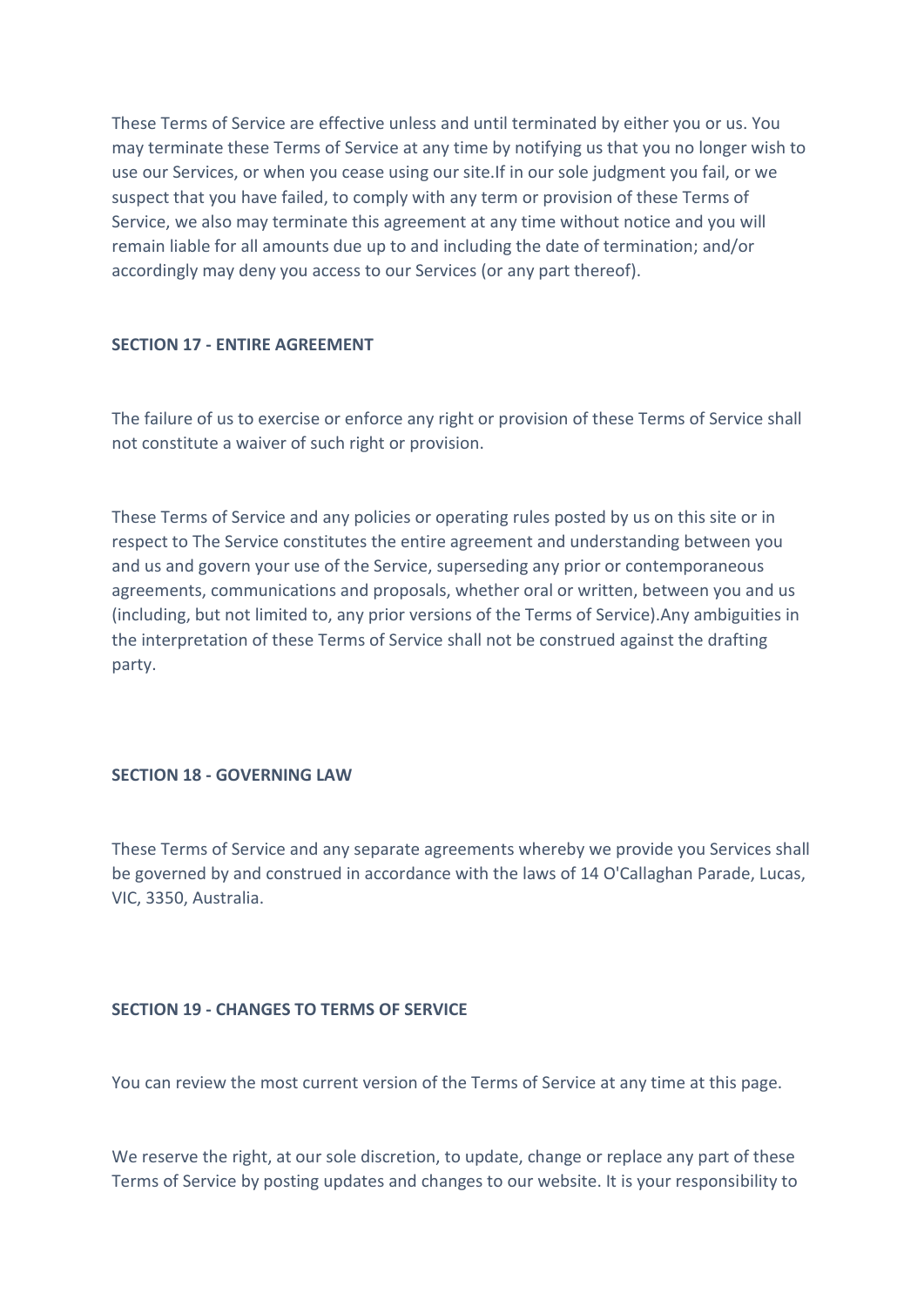check our website periodically for changes. Your continued use of or access to our website or the Service following the posting of any changes to these Terms of Service constitutes acceptance of those changes.

SECTION 20 - CONTACT INFORMATION

Questions about the Terms of Service should be sent to us at gapsandletters@gmail.com.

## **RETURNS POLICY**

Our policy lasts 30 days. If 30 days have gone by since your purchase, unfortunately we can't offer you a refund or exchange.

To be eligible for a return, your item must be unused and in the same condition that you received it. It must also be in the original packaging.

Several types of goods are exempt from being returned. Perishable goods such as food, flowers, newspapers or magazines cannot be returned. We also do not accept products that are intimate or sanitary goods, hazardous materials, or flammable liquids or gases.

### **Additional non-returnable items:**

- \* Gift cards
- \* Downloadable Worksheets and/or software products
- \* Some health and personal care items

To complete your return, we require a receipt or proof of purchase. Please do not send your purchase back to the manufacturer.

There are certain situations where only partial refunds are granted: (if applicable)

\* Book with obvious signs of use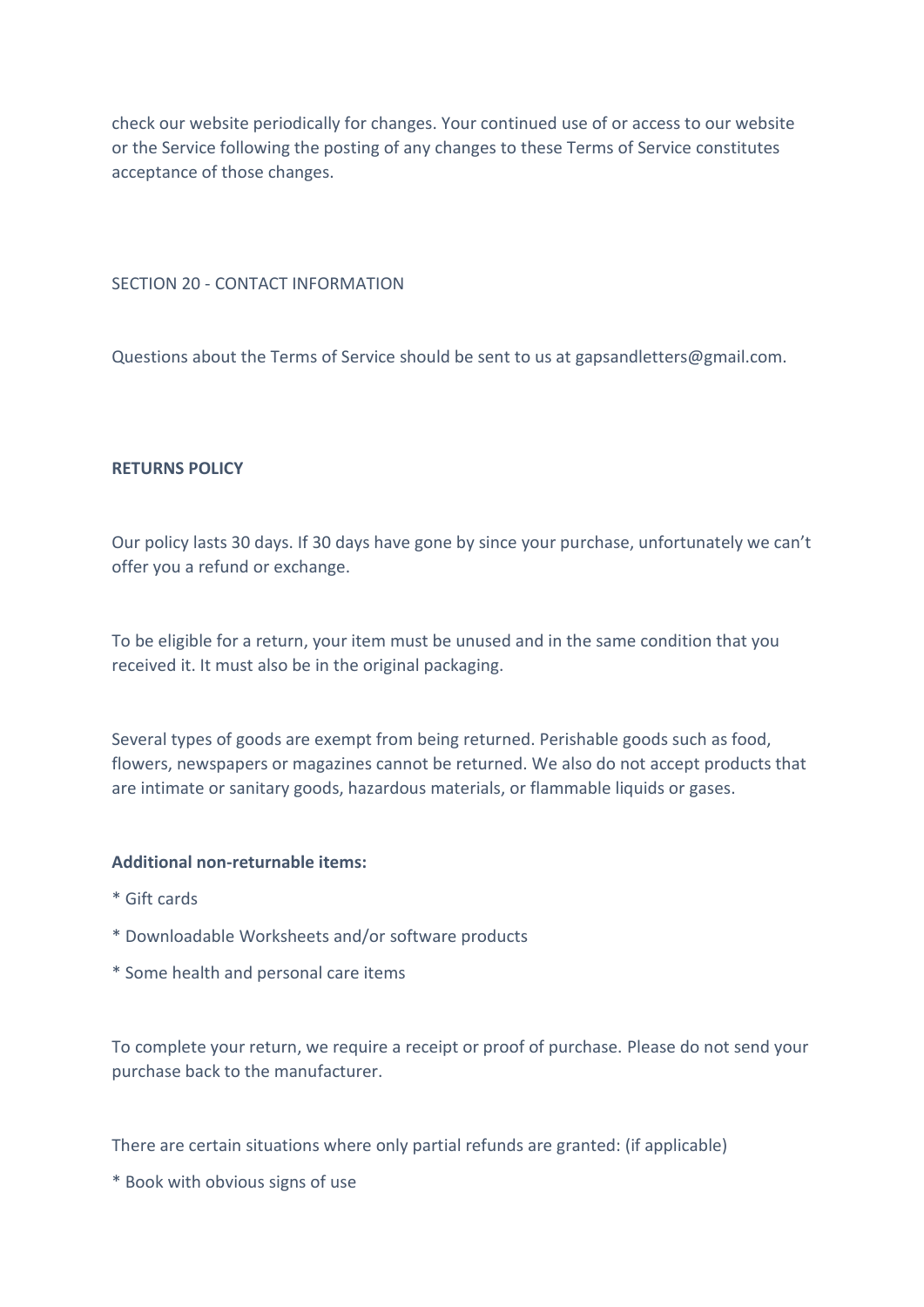\* CD, DVD, VHS tape, software, video game, cassette tape, or vinyl record that has been opened.

\* Any item not in its original condition, is damaged or missing parts for reasons not due to our error.

\* Any item that is returned more than 30 days after delivery Refunds (if applicable)

Once your return is received and inspected, we will send you an email to notify you that we have received your returned item. We will also notify you of the approval or rejection of your refund.

If you are approved, then your refund will be processed, and a credit will automatically be applied to your credit card or original method of payment, within a certain amount of days.

## **Late or missing refunds** (if applicable)

If you haven't received a refund yet, first check your bank account again.

Then contact your credit card company, it may take some time before your refund is officially posted.

Next contact your bank. There is often some processing time before a refund is posted.

If you've done all of this and you still have not received your refund yet, please contact us at [gapsandletters@gmail.com.](mailto:gapsandletters@gmail.com)

## **Sale items** (if applicable)

Only regular priced items may be refunded, unfortunately sale items cannot be refunded.

## **Exchanges** (if applicable)

We only replace items if they are defective or damaged. If you need to exchange it for the same item, send us an email at gapsandletters@gmail.com and send your item to: 14 O'Callaghan Parade, Lucas, VIC, 3350, Australia.

## **Gifts**

If the item was marked as a gift when purchased and shipped directly to you, you'll receive a gift credit for the value of your return. Once the returned item is received, a gift certificate will be mailed to you.

If the item wasn't marked as a gift when purchased, or the gift giver had the order shipped to themselves to give to you later, we will send a refund to the gift giver and he will find out about your return.